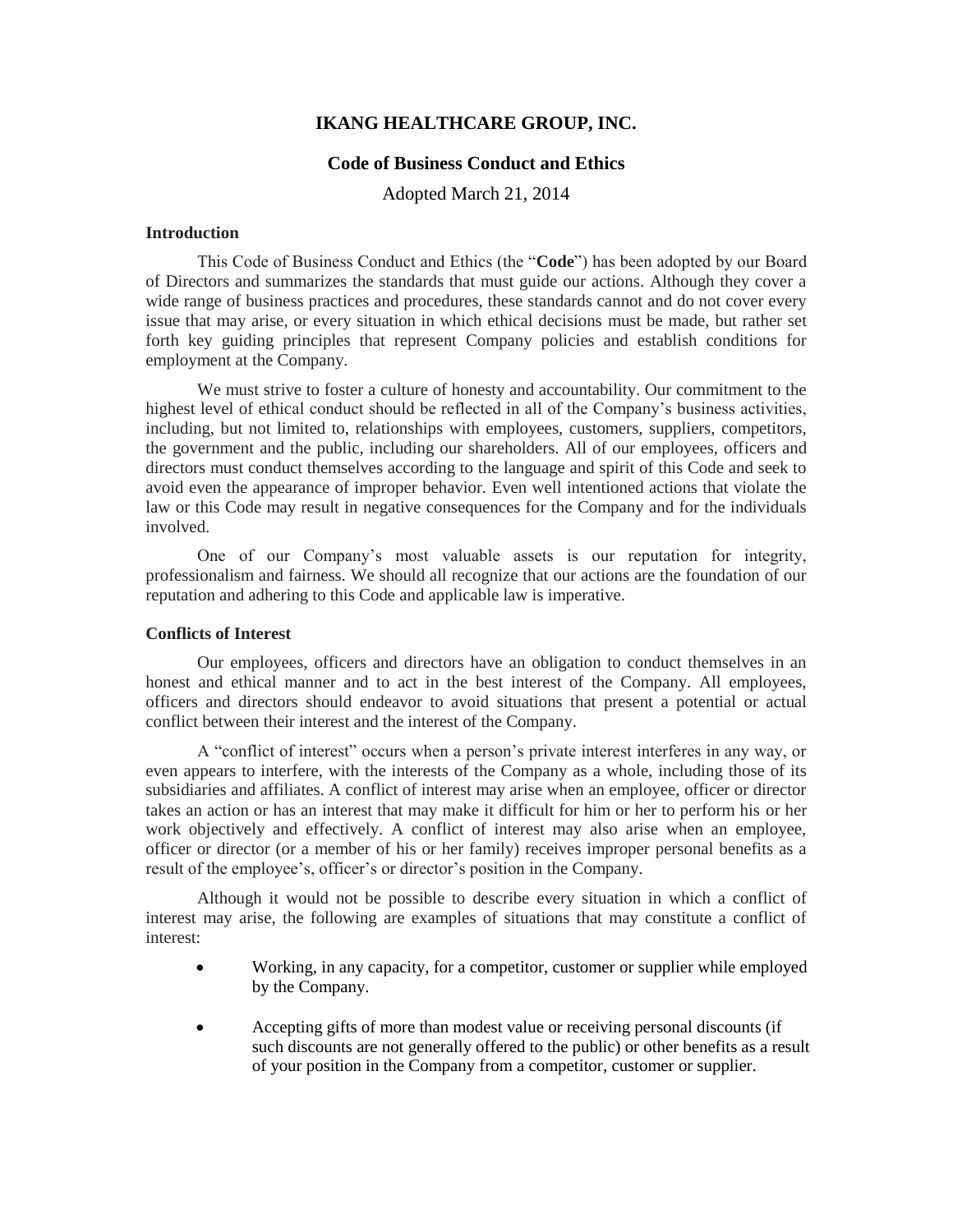- Competing with the Company for the purchase or sale of property, products, services or other interests.
- Having an interest in a transaction involving the Company, a competitor, customer or supplier (other than as an employee, officer or director of the Company and not including routine investments in publicly traded companies).
- Receiving a loan or guarantee of an obligation as a result of your position with the Company.
- Directing business to a supplier owned or managed by, or which employs, a relative or friend.

Situations involving a conflict of interest may not always be obvious or easy to resolve. You should report actions that may involve a conflict of interest to HR director, Internal Auditors or Audit Committee of the Board of Directors.

In order to avoid conflicts of interests, senior executive officers and directors must disclose to the Board of Directors any material transaction or relationship that reasonably could be expected to give rise to such a conflict.

In the event that an actual or apparent conflict of interest arises between the personal and professional relationship or activities of an employee, officer or director, the employee, officer or director involved is required to handle such conflict of interest in an ethical manner in accordance with the provisions of this Code.

#### **Compliance with Laws, Rules and Regulations**

We are strongly committed to conducting our business affairs with honesty and integrity and in full compliance with all applicable laws, rules and regulations. No employee, officer or director of the Company shall commit an illegal or unethical act, or instruct others to do so, for any reason.

If you believe that any practice raises questions as to compliance with any applicable law, rule or regulation or if you otherwise have questions regarding any laws, rules or regulations, please contact HR director, Internal Auditors or Audit Committee of the Board of Directors.

#### **Compliance with This Code and Reporting of Any Illegal or Unethical Behavior**

All employees, directors and officers are expected to comply with all of the provisions of this Code. The Code will be strictly enforced and violations will be dealt with immediately, including by subjecting persons who violate its provisions to corrective and/or disciplinary action such as dismissal or removal from office. Violations of the Code that involve illegal behavior will be reported to the appropriate authorities.

Situations which may involve a violation of ethics, laws, rules, regulations or this Code may not always be clear and may require the exercise of judgment or the making of difficult decisions. Employees, officers and directors should promptly report any concerns about violations of ethics, laws, rules, regulations or this Code to HR director, Internal Auditors or Audit Committee of the Board of Directors.

Any concerns about violations of ethics, laws, rules, regulations or this Code by any senior executive officer or director should be reported promptly to the Audit Committee of the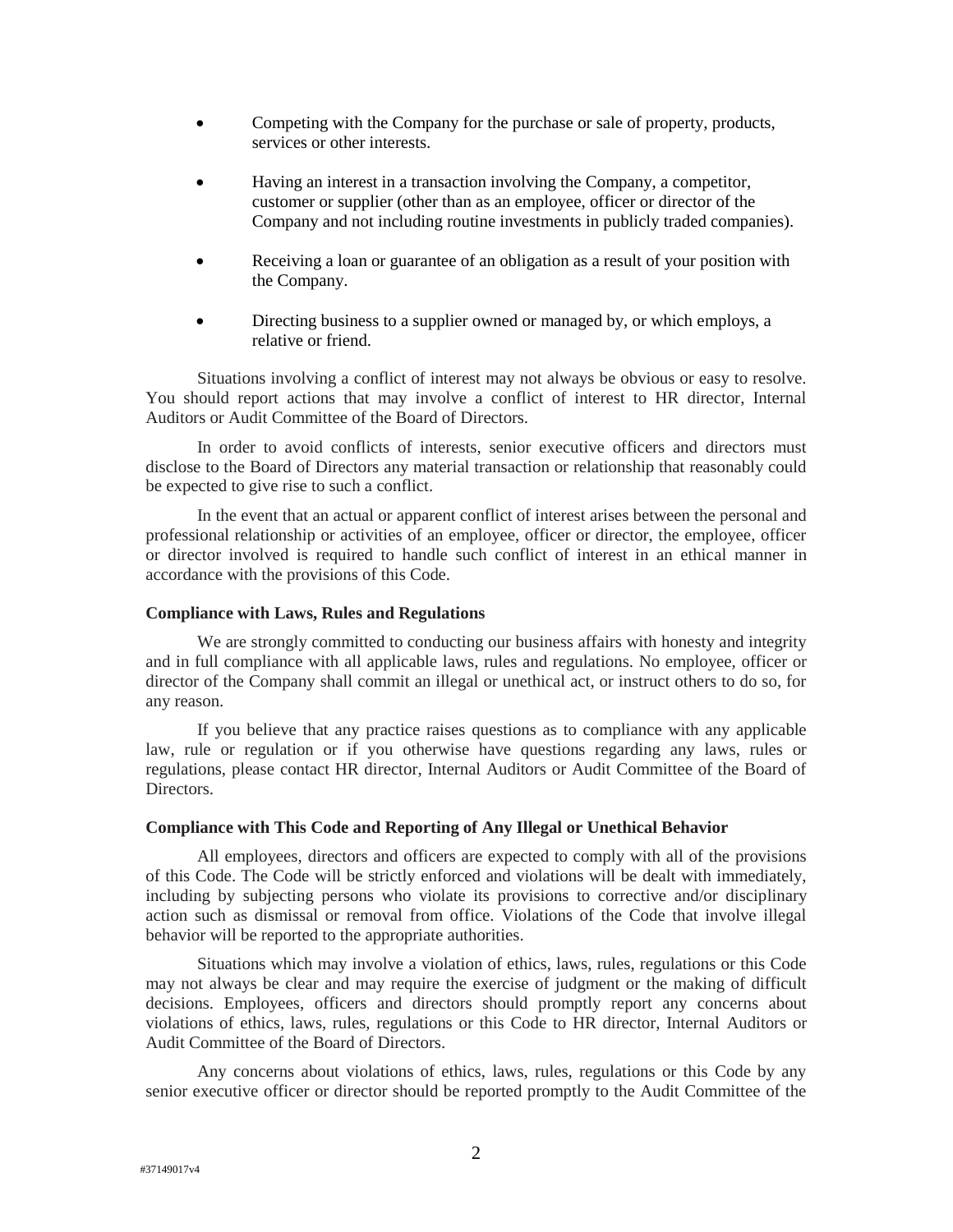Board of Directors. Reporting of such violations may also be done anonymously through email or in writing to the Company at the designated email address for compliance reporting. An anonymous report should provide enough information about the incident or situation to allow the Company to investigate properly. If concerns or complaints require confidentiality, including keeping an identity anonymous, we will endeavor to protect this confidentiality, subject to applicable law, regulation or legal proceedings.

The Company encourages all employees, officers and directors to report any suspected violations promptly and intends to thoroughly investigate any good faith reports of violations. The Company will not tolerate any kind of retaliation for reports or complaints regarding misconduct that were made in good faith. Open communication of issues and concerns by all employees, officers and directors without fear of retribution or retaliation is vital to the successful implementation of this Code. You are required to cooperate in internal investigations of misconduct and unethical behavior.

The Company recognizes the need for this Code to be applied equally to everyone it covers. The HR director, Internal Auditors and Audit Committee of the Board of Directors of the Company will have primary authority and responsibility for the enforcement of this Code, and the Company will devote the necessary resources to enable the HR Director, Internal Auditor and Audit Committee of the Board of Directors to establish such procedures as may be reasonably necessary to create a culture of accountability and facilitate compliance with this Code. Questions concerning this Code should be directed to the HR director, Internal Auditors and Audit Committee of the Board of Directors.

# **Quality of Public Disclosures**

The Company has a responsibility to provide full and accurate information in our public disclosures, in all material respects, about the Company's financial condition and results of operations. Our reports and documents filed with or submitted to the United States Securities and Exchange Commission and our other public communications shall include full, fair, accurate, timely and understandable disclosure.

## **Accuracy of Company Financial Records**

We maintain the highest standards in all matters relating to accounting, financial controls, internal reporting and taxation. All financial books, records and accounts must accurately reflect transactions and events and conform both to required accounting principles and to the Company's system of internal controls. Records shall not be distorted in any way to hide, disguise or alter the Company's true financial position.

#### **Trading on Inside Information**

Using non-public Company information to trade in securities, or providing a family member, friend or any other person with non-public Company information, is illegal. All such non-public information should be considered inside information and should never be used for personal gain. You are required to familiarize yourself and comply with the Company's policy against insider trading, copies of which are distributed to all employees, officers and directors and are available from HR director, Internal Auditors or Audit Committee of the Board of Directors. You should contact HR director, Internal Auditors or Audit Committee of the Board of Directors with any questions about your ability to buy or sell securities.

# **Protection of Confidential Proprietary Information**

Confidential proprietary information generated by and gathered in our business is a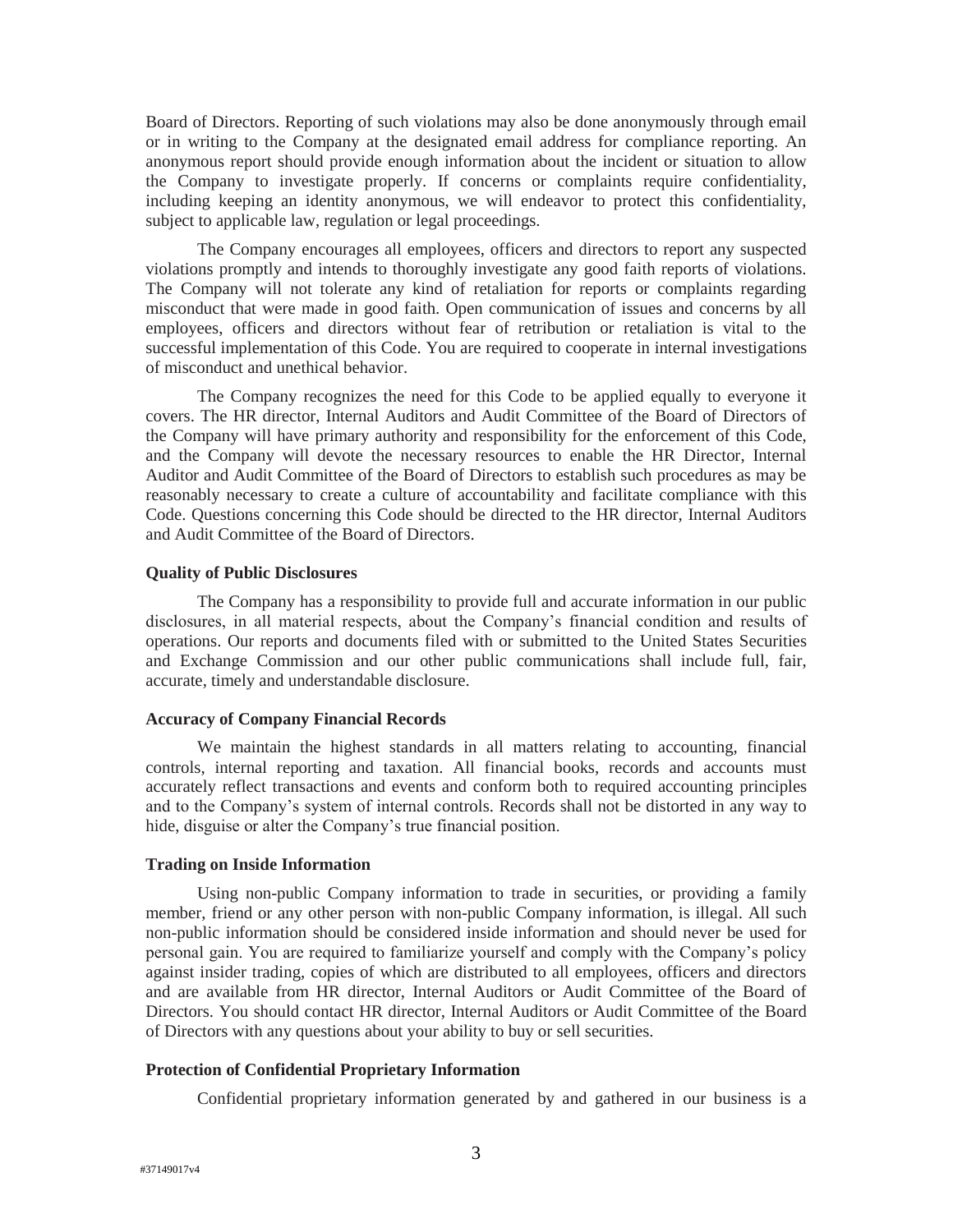valuable Company asset. Protecting this information plays a vital role in our continued growth and ability to compete, and all proprietary information should be maintained in strict confidence, except when disclosure is authorized by the Company or required by law.

Proprietary information includes all non-public information that might be useful to competitors or that could be harmful to the Company, its customers or its suppliers if disclosed. Intellectual property such as trade secrets, patents, trademarks and copyrights, as well as business, research and new product plans, objectives and strategies, records, databases, salary and benefits data, employee medical information, customer, employee and suppliers lists and any unpublished financial or pricing information must also be protected.

Unauthorized use or distribution of proprietary information violates Company policy and could be illegal. Such use or distribution could result in negative consequences for both the Company and the individuals involved, including potential legal and disciplinary actions. We respect the property rights of other companies and their proprietary information and require our employees, officers and directors to observe such rights.

Your obligation to protect the Company's proprietary and confidential information continues even after you leave the Company, and you must return all proprietary information in your possession upon leaving the Company.

## **Protection and Proper Use of Company Assets**

Protecting Company assets against loss, theft or other misuse is the responsibility of every employee, officer and director. Loss, theft and misuse of Company assets directly impact our profitability. Any suspected loss, misuse or theft should be reported to HR director, Internal Auditors or Audit Committee of the Board of Directors.

The sole purpose of the Company's equipment, vehicles, supplies and electronic resources (including hardware, software and the data thereon) is the conduct of our business. They may only be used for Company business consistent with Company guidelines.

# **Environment, Health and Safety**

We are committed to conducting our business in compliance with all applicable environmental and workplace health and safety laws and regulations. We strive to provide a safe and healthy work environment for our employees and to avoid adverse impact and injury to the environment and the communities in which we conduct our business. Achieving this goal is the responsibility of all officers, directors and employees.

#### **Corporate Opportunities**

Employees, officers and directors are prohibited from taking for themselves business opportunities that arise through the use of corporate property, information or position. No employee, officer or director may use corporate property, information or position for personal gain, and no employee, officer or director may compete with the Company. Competing with the Company may involve engaging in the same line of business as the Company or any situation in which the employee, officer or director takes away from the Company opportunities for sales or purchases of property, products, services or interests.

## **Fair Dealing**

Each employee, officer and director of the Company should endeavor to deal fairly with customers, suppliers, competitors, the public and one another at all times and in accordance with ethical business practices. No one should take unfair advantage of anyone through